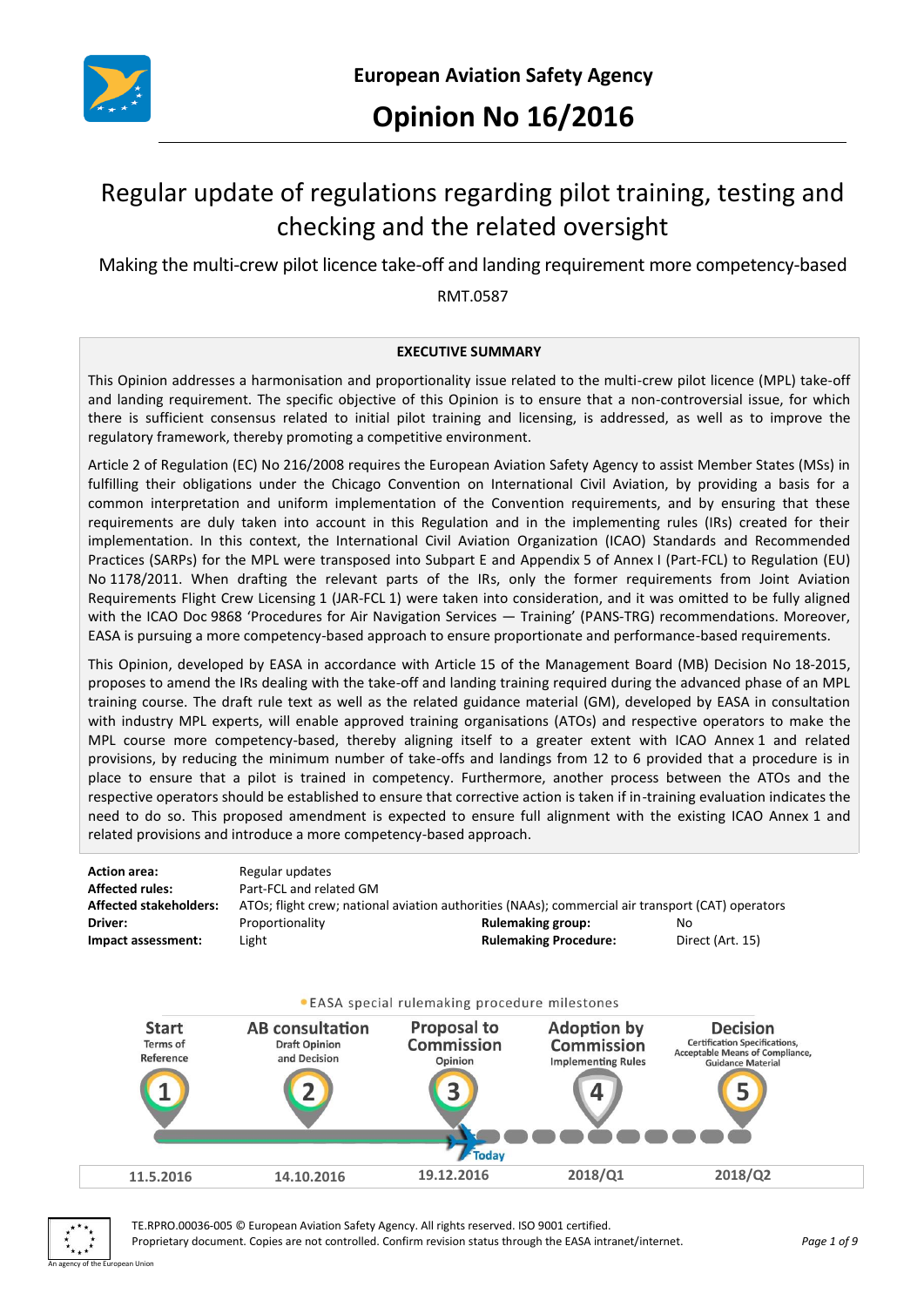# **Table of contents**

| 1.1.                                                                              |  |
|-----------------------------------------------------------------------------------|--|
| 1.2.                                                                              |  |
| 2.                                                                                |  |
| 2.1.                                                                              |  |
| 2.2.                                                                              |  |
| 2.3.                                                                              |  |
| 2.4.                                                                              |  |
| 2.5.                                                                              |  |
| 2.5.1.                                                                            |  |
| 2.5.2.                                                                            |  |
| 2.5.3.                                                                            |  |
| 2.5.4.                                                                            |  |
| 2.5.5.                                                                            |  |
| 2.5.6.                                                                            |  |
| $\mathbf{3}$ .                                                                    |  |
| 3.1.                                                                              |  |
| 3.2.                                                                              |  |
| 3.3.                                                                              |  |
| Appendix: Draft GM to Part-FCL (draft EASA Decision) - For information only<br>4. |  |
| 4.1.                                                                              |  |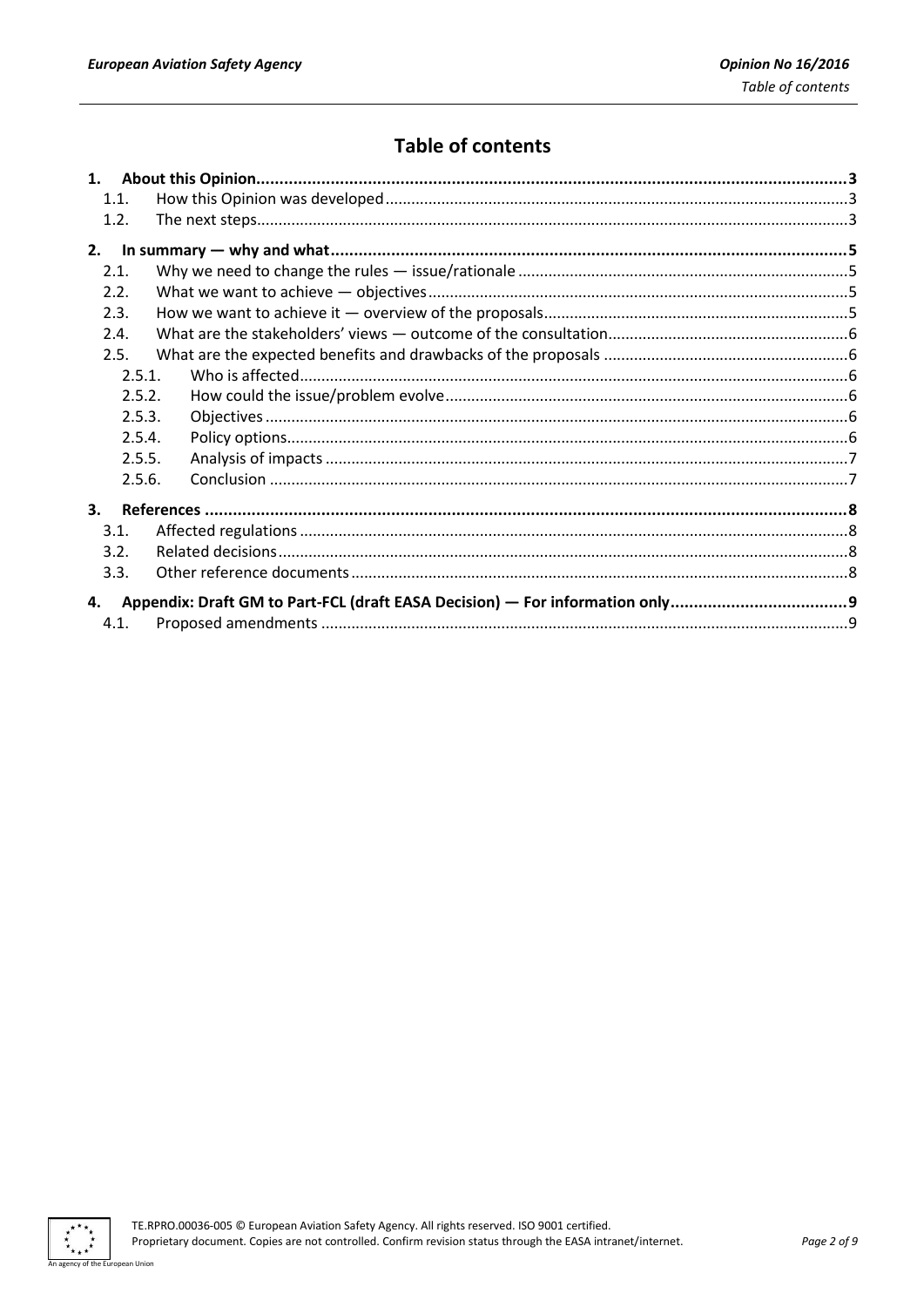# **1. About this Opinion**

## **1.1. How this Opinion was developed**

The European Aviation Safety Agency (EASA) developed this Opinion in line with Regulation EU No 216/2008<sup>1</sup> (hereinafter referred to as the 'Basic Regulation') and the Rulemaking Procedure<sup>2</sup>.

This rulemaking activity is included in the EASA 5-year Rulemaking Programme<sup>3</sup> under rulemaking task RMT.0587. The scope and timescales of the task were defined in the related ToR RMT.0587, Issue  $1^4$ , published on 11 May 2016 on the EASA website. RMT.0587 is a standing (open-ended) task that serves to address non-controversial issues for which there is sufficient consensus related to, among other areas, initial pilot training and licensing. Moreover, RMT.0587 aims to continuously improve the regulatory framework by reducing the complexity of the IRs and by promoting a competitive environment.

As no rulemaking group (RMG) was created for RMT.0587, EASA presented to various stakeholders and discussed with them the *draft* text of this Opinion (proposed amendment to the MPL training requirements), such as during recent Technical Bodies (TeBs), Safety Standards Consultative Subcommittee Flight Standards (sub-SSCC FS) and Member States' Advisory Body (MAB) meetings. The feedback received showed unanimous support for the EASA initiative. As a result, since this proposed amendment had been widely consulted with the stakeholders, EASA decided to make use of Article 15 'Special rulemaking procedure: direct publication' of the Rulemaking Procedure of MB Decision No 18-2015. In accordance with said Procedure, the draft rule text and the related new draft GM have been consulted for 3 weeks with the ABs. Following this ABs consultation, the rulemaking proposal was not in need to be revised.

The *final* text of this Opinion and the draft regulation have been developed by EASA in consultation with industry MPL experts. The draft rule text proposed by EASA is published on the EASA website<sup>5</sup>.

#### **1.2. The next steps**

This Opinion contains the proposed amendments to Regulation (EU) No 1178/2011 and their potential impacts. It is submitted to the European Commission to be used as a technical basis in order to prepare a European Union (EU) regulation.

<sup>5</sup> <http://easa.europa.eu/document-library/opinions>



TE.RPRO.00036-005 © European Aviation Safety Agency. All rights reserved. ISO 9001 certified. Proprietary document. Copies are not controlled. Confirm revision status through the EASA intranet/internet. *Page 3 of 9*

**<sup>.</sup>** 1 Regulation (EC) No 216/2008 of the European Parliament and of the Council of 20 February 2008 on common rules in the field of civil aviation and establishing a European Aviation Safety Agency, and repealing Council Directive 91/670/EEC, Regulation (EC) No 1592/2002 and Directive 2004/36/EC (OJ L 79, 19.3.2008, p. 1) [\(http://eur-lex.europa.eu/legal](http://eur-lex.europa.eu/legal-content/EN/TXT/?qid=1467719701894&uri=CELEX:32008R0216)[content/EN/TXT/?qid=1467719701894&uri=CELEX:32008R0216\)](http://eur-lex.europa.eu/legal-content/EN/TXT/?qid=1467719701894&uri=CELEX:32008R0216).

<sup>2</sup> EASA is bound to follow a structured rulemaking process as required by Article 52(1) of the Basic Regulation. Such process has been adopted by the EASA Management Board (MB) and is referred to as the 'Rulemaking Procedure'. See MB Decision No 18-2015 of 15 December 2015 replacing Decision 01/2012 concerning the procedure to be applied by the Agency for the issuing of opinions, certification specifications and guidance material [\(http://www.easa.europa.eu/the-agency/management-board/decisions/easa](http://www.easa.europa.eu/the-agency/management-board/decisions/easa-mb-decision-18-2015-rulemaking-procedure)[mb-decision-18-2015-rulemaking-procedure\)](http://www.easa.europa.eu/the-agency/management-board/decisions/easa-mb-decision-18-2015-rulemaking-procedure).

<sup>3</sup> <http://easa.europa.eu/rulemaking/annual-programme-and-planning.php> 4 [https://www.easa.europa.eu/document-library/terms-of-reference-and-group-](https://www.easa.europa.eu/document-library/terms-of-reference-and-group-compositions?search=0587&date_filter%5Bvalue%5D%5Byear%5D=&=Apply)

[compositions?search=0587&date\\_filter%5Bvalue%5D%5Byear%5D=&=Apply](https://www.easa.europa.eu/document-library/terms-of-reference-and-group-compositions?search=0587&date_filter%5Bvalue%5D%5Byear%5D=&=Apply)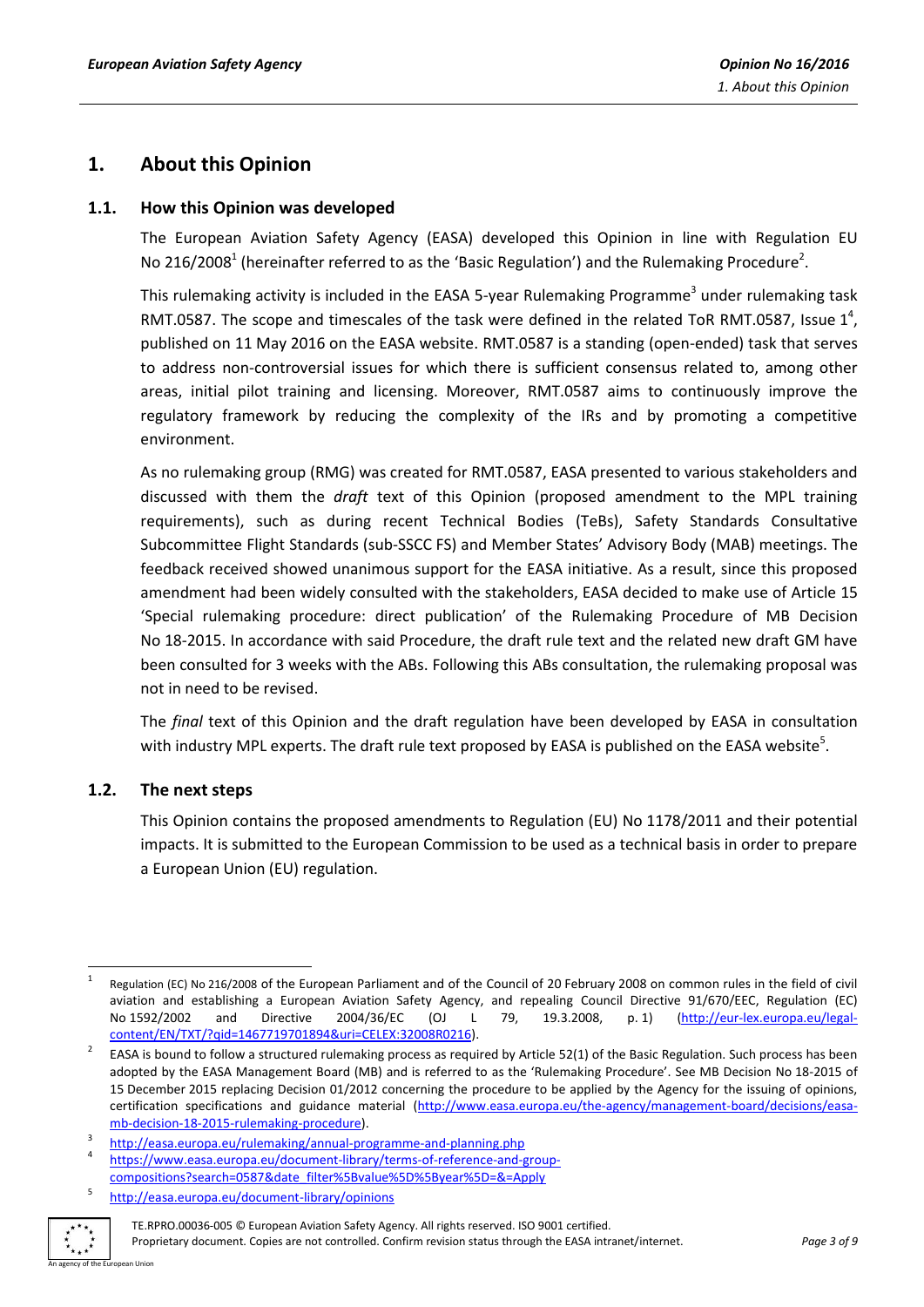For information, EASA publishes as an Appendix to this Opinion the draft text for the related EASA decision containing GM. The final decision amending the GM will be published by EASA once the European Commission has adopted the regulation.

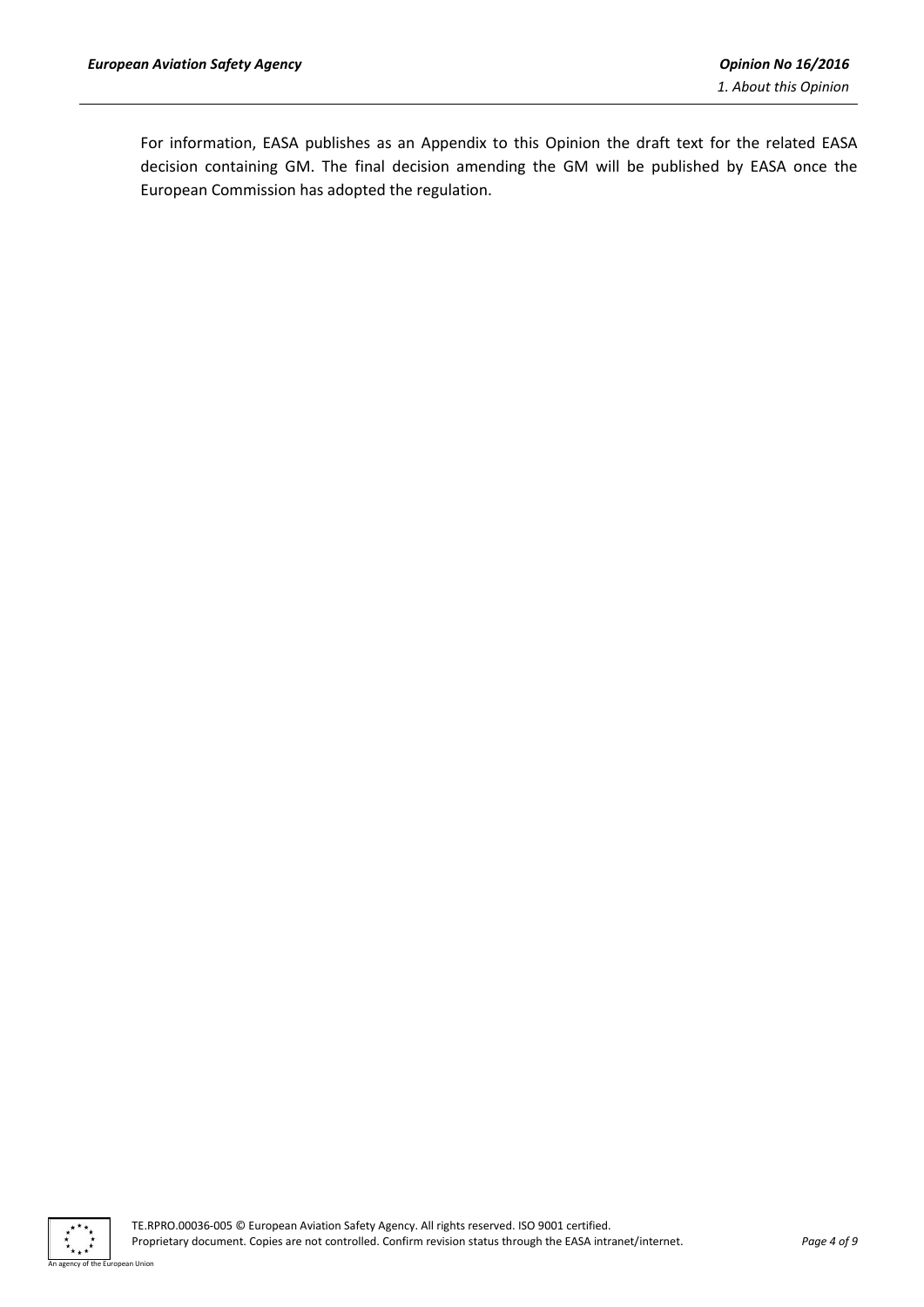# **2. In summary — why and what**

# **2.1. Why we need to change the rules — issue/rationale**

Article 2 of the Basic Regulation requires EASA to assist MSs in fulfilling their obligations under the Chicago Convention, by providing a basis for a common interpretation and uniform implementation of the Convention requirements, and by ensuring that these requirements are duly taken into account in this Regulation and in the IRs created for their implementation.

In this regard, ICAO Annex 1 and related provisions for the MPL were transposed into Subpart E and Appendix 5 of Annex I (Part-FCL) to Regulation (EU) No 1178/2011<sup>6</sup> (the 'Aircrew Regulation'). When drafting the relevant parts of the IR, only the former requirements from JAR-FCL 1 were taken into consideration, and it was omitted to be fully aligned with the ICAO Doc 9868 'PANS-TRG' recommendations. Moreover, EASA is pursuing a more competency-based approach to ensure proportionate and performance-based requirements.

Consequently, this Opinion, developed by EASA, proposes to amend the IRs dealing with the take-off and landing training required during the advanced phase of an MPL training course.

# **2.2. What we want to achieve — objectives**

The overall objectives of the EASA system in the field of civil aviation are defined in Article 2 of the Basic Regulation. This proposal will contribute to the achievement of the overall objectives by addressing the issues outlined above.

The specific objectives of this rulemaking proposal are, therefore, to:

- (a) ensure that a non-controversial issue, for which there is sufficient consensus related to initial pilot training and licensing, is addressed; and
- (b) improve the regulatory framework, thereby promoting a competitive environment.

# **2.3. How we want to achieve it — overview of the proposals**

EASA proposes to amend:

- Part-FCL; and
- GM to Part-FCL.

The proposed amendment to the IRs, and the additional GM, developed by EASA in consultation with industry MPL experts, will enable ATOs and the respective operators to make the MPL training course more competency-based, by reducing the minimum take-offs and landings from 12 to 6 provided that a procedure is in place to ensure that a pilot is trained in competency. Furthermore, another process between the ATOs and the respective operators should be established to ensure that corrective action is taken if in-training evaluation indicates the need to do so. This is in line with the existing ICAO Annex 1 and related provisions. In this context, it should be highlighted that the post-training evaluation is already covered by GM1 ORO.FC.220(c).

<sup>6</sup> Commission Regulation (EU) No 1178/2011 of 3 November 2011 laying down technical requirements and administrative procedures related to civil aviation aircrew pursuant to Regulation (EC) No 216/2008 of the European Parliament and of the Council (OJ L 311, 25.11.2011, p. 1) [\(http://eur-lex.europa.eu/legal-content/EN/TXT/?qid=1477651104530&uri=CELEX:32011R1178\)](http://eur-lex.europa.eu/legal-content/EN/TXT/?qid=1477651104530&uri=CELEX:32011R1178).



**.**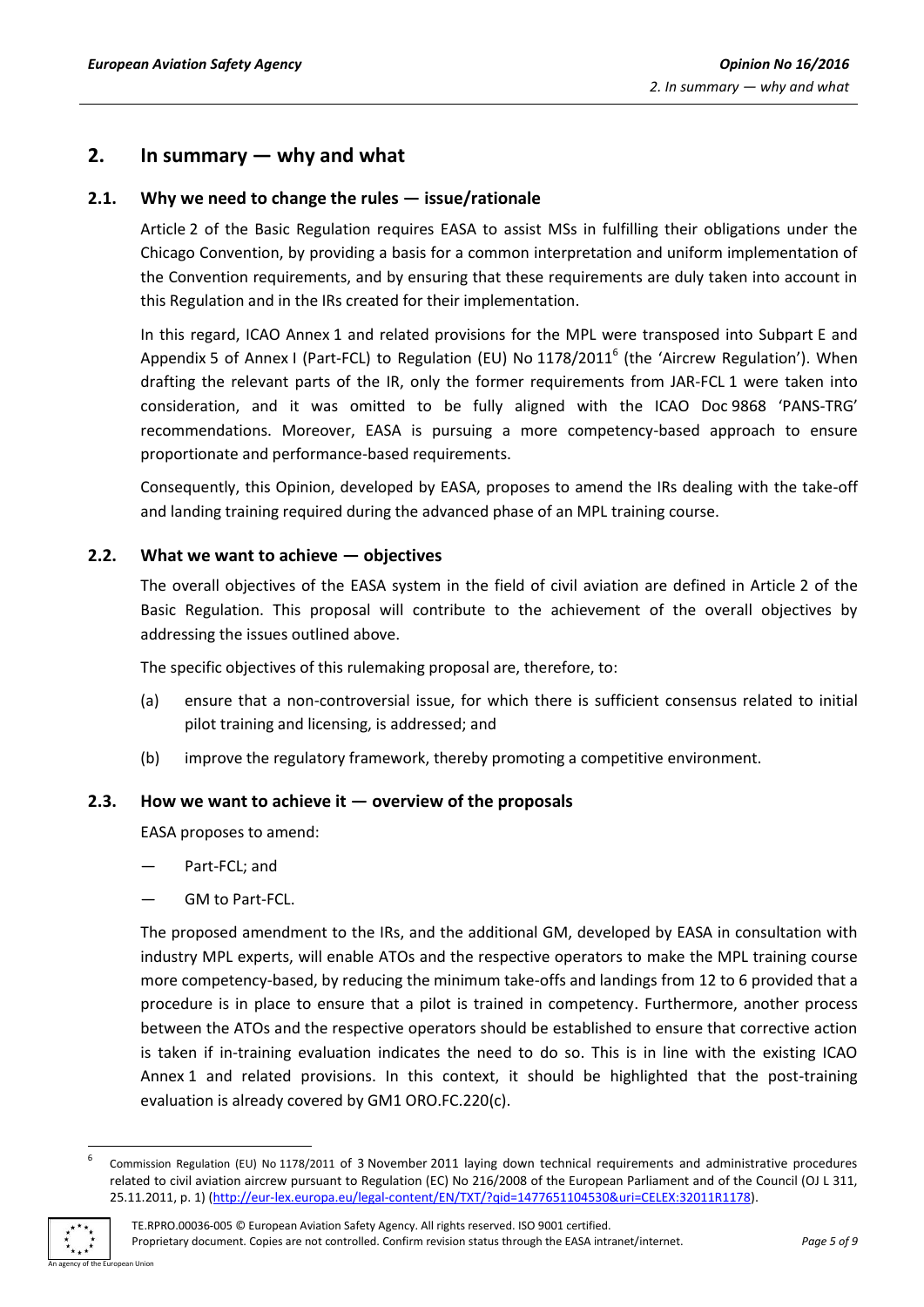# **2.4. What are the stakeholders' views — outcome of the consultation**

Unanimous support for the initiative has been received from ABs during the consultation of the draft Opinion and Decision in accordance with Article 15 of MB Decision No 18-2015.

## **2.5. What are the expected benefits and drawbacks of the proposals**

#### **2.5.1. Who is affected**

The proposed draft rule text and related GM affect the following categories of stakeholders:

- ATOs,
- flight crew,
- NAAs, and
- CAT operators.

#### **2.5.2. How could the issue/problem evolve**

If no action is taken, the EU MPL requirements would not be fully aligned/harmonised with the latest ICAO Annex 1 and related provisions. Furthermore, the EU requirements would remain unnecessarily prescriptive and non-competency-based. A potential decline in the uptake of the MPL by CAT operators is also foreseen.

#### **2.5.3. Objectives**

The specific objectives of this Opinion are detailed in Section 2.2 above.

#### **2.5.4. Policy options**

#### **Table 2 — Policy options**

| Option No    | Short title                                       | Description                                                                                                                                                                                                                                                                                                                                                                                                                                                                           |
|--------------|---------------------------------------------------|---------------------------------------------------------------------------------------------------------------------------------------------------------------------------------------------------------------------------------------------------------------------------------------------------------------------------------------------------------------------------------------------------------------------------------------------------------------------------------------|
| 0            | Baseline option                                   | No change to the rules; no further harmonisation with<br>ICAO Annex 1 and related provisions on the MPL<br>requirements; the requirements remain unnecessarily<br>prescriptive and non-competency-based.                                                                                                                                                                                                                                                                              |
| $\mathbf{1}$ | Amendment to the MPL<br>in Appendix 5 of Part-FCL | This Option proposes an amendment to the requirement<br>training course requirement for 12 take-offs and landings during the advanced phase<br>of the MPL training course at an ATO. The amendment<br>aims to make the existing requirement more competency-<br>based, by reducing the take-offs and landings form 12 to<br>6, subject to the ATO establishing a procedure to assess<br>competency as well as a process for taking corrective<br>actions depending on training needs. |
|              |                                                   | EASA is of the opinion that this amendment fully meets<br>the expectations of the stakeholders.                                                                                                                                                                                                                                                                                                                                                                                       |

An agency of the European Union

TE.RPRO.00036-005 © European Aviation Safety Agency. All rights reserved. ISO 9001 certified. Proprietary document. Copies are not controlled. Confirm revision status through the EASA intranet/internet. *Page 6 of 9*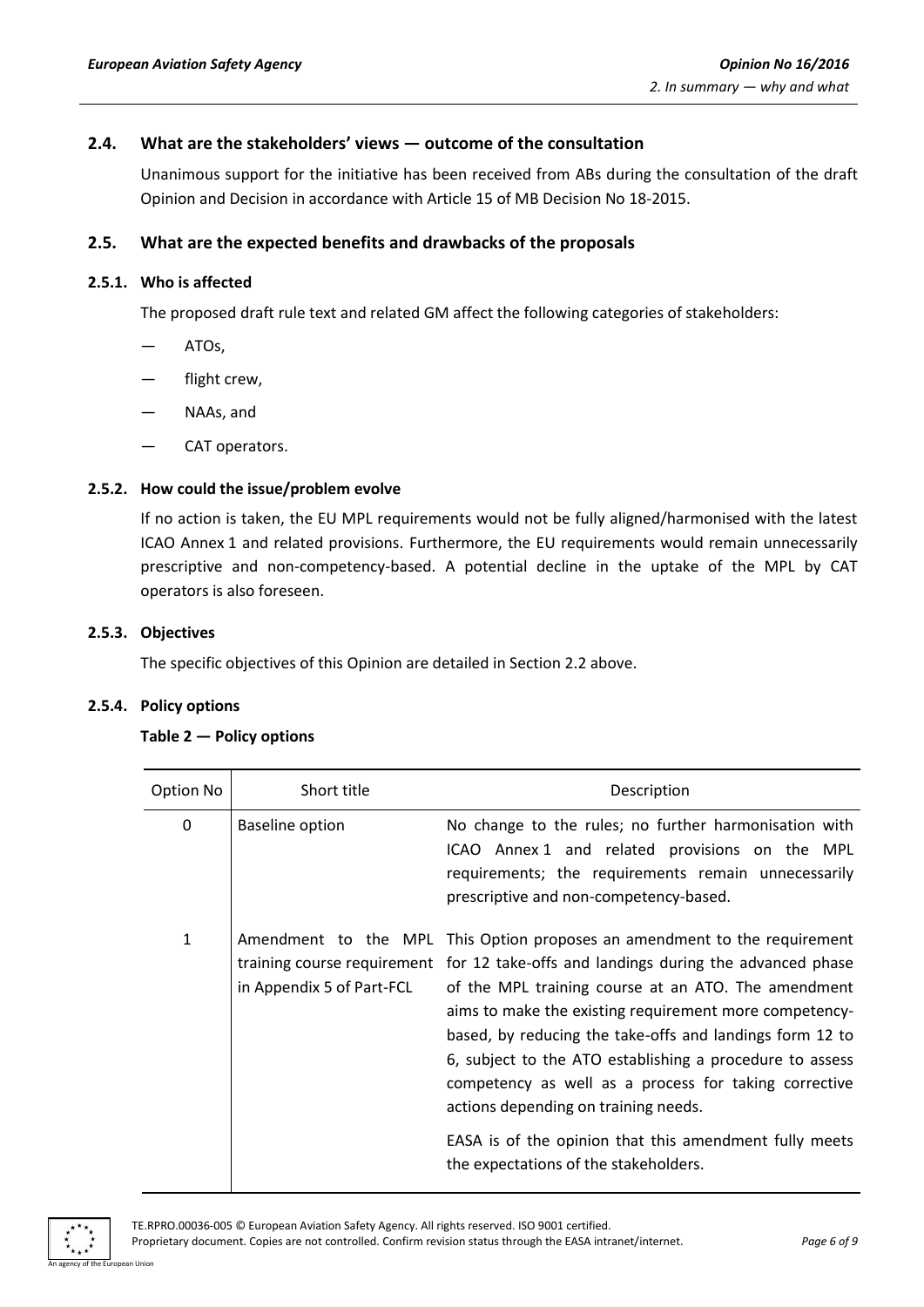# **2.5.5. Analysis of impacts**

When preparing this Opinion for the amendments to the MPL requirements, EASA considered the following impacts:

#### **Table 2a — Impacts of Option 0**

| <b>Safety impact</b>        | No impact on safety. Safety level is maintained.                                                                                                                                                                                                                       |
|-----------------------------|------------------------------------------------------------------------------------------------------------------------------------------------------------------------------------------------------------------------------------------------------------------------|
| <b>Economic impact</b>      | No impact.                                                                                                                                                                                                                                                             |
| Social impact               | Some minor negative impact for the flight crew might be expected in the<br>future, because the EU requirements would remain unnecessarily<br>prescriptive and non-competency-based. A potential decline in the uptake<br>of the MPL by CAT operators is also foreseen. |
| <b>Environmental impact</b> | No impact on environment. Both aircraft pollution and noise are<br>maintained at the current level.                                                                                                                                                                    |

## **Table 2b — Impacts of Option 1**

| <b>Safety impact</b>        | The safety impact of this Option is enhanced because the training outcome<br>better assessed through the demonstration<br>of observable<br>is.<br>behaviours/competencies                                                                                                                                                |  |
|-----------------------------|--------------------------------------------------------------------------------------------------------------------------------------------------------------------------------------------------------------------------------------------------------------------------------------------------------------------------|--|
| <b>Economic impact</b>      | The economic impact of this Option is enhanced because unnecessary<br>additional landings are avoided, thus having a positive effect on cost for<br>the affected ATOs and operators. For the NAAs, there is a positive impact<br>due to the aligned global effort towards performance-based regulation and<br>oversight. |  |
| Social impact               | The IRs, harmonised with ICAO Annex 1 and the ICAO Doc 9868 'PANS TRG'<br>recommendations, have a positive social impact for the ATOs, operators<br>and flight crew due to the promotion of competency-based training.                                                                                                   |  |
| <b>Environmental impact</b> | Relief through the reduction of unnecessary aircraft pollution and noise                                                                                                                                                                                                                                                 |  |

#### **2.5.6. Conclusion**

As summarised in Tables 2a and 2b above, Option 1 has only positive impacts across the different criteria. It will allow the implementation of a more competency-based requirement for MPL training, ensure harmonisation with ICAO, improve the safety level and competitive environment and, in many cases, significantly reduce pollution and noise.

Done at Cologne, 15 December 2016

[signed by] Patrick KY Executive Director

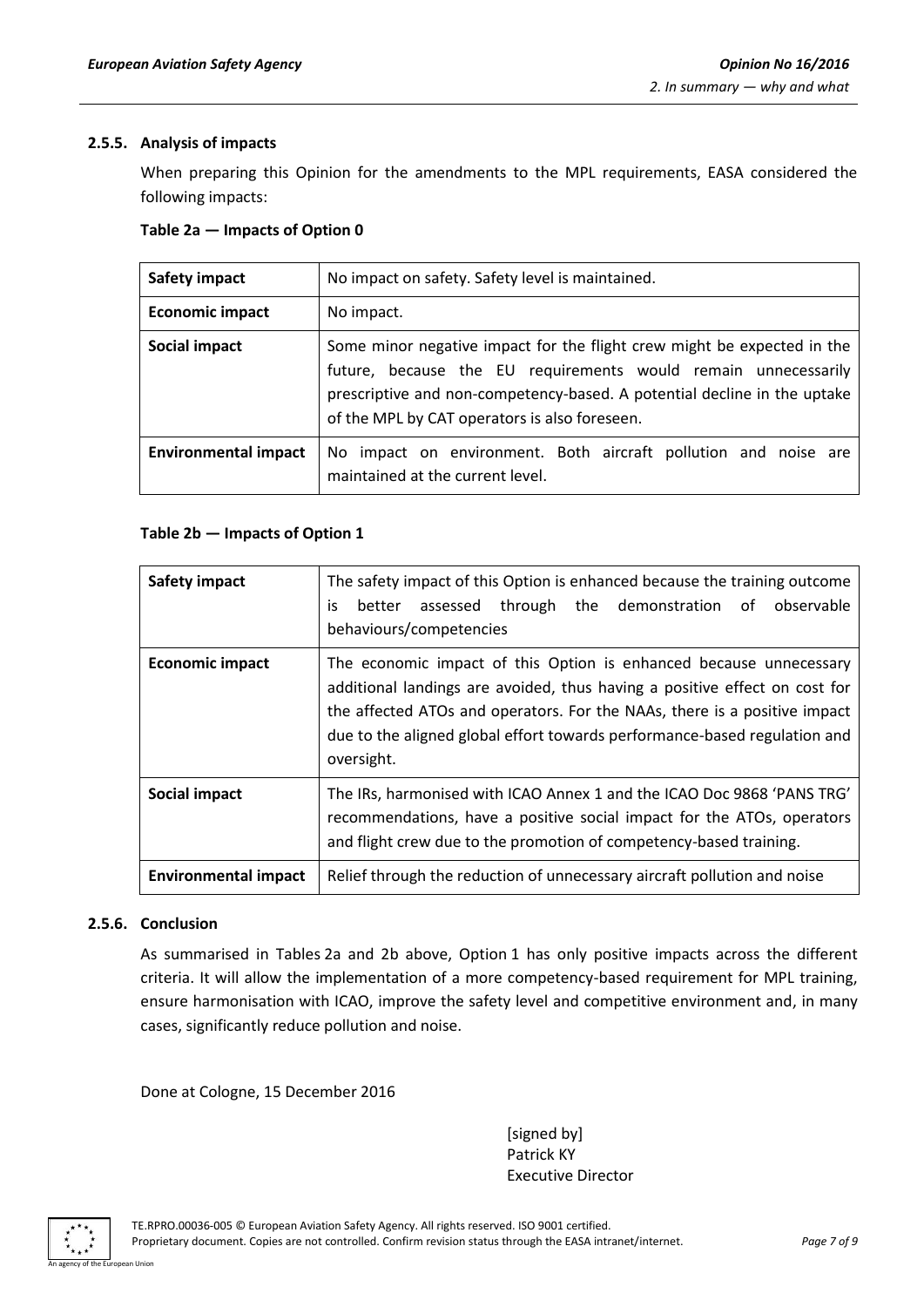# **3. References**

## **3.1. Affected regulations**

Commission Regulation (EU) No 1178/2011 of 3 November 2011 laying down technical requirements and administrative procedures related to civil aviation aircrew pursuant to Regulation (EC) No 216/2008 of the European Parliament and of the Council (OJ L 311, 25.11.2011, p. 1)

## **3.2. Related decisions**

Decision No<sup>o</sup> 2011/016/R of the Executive Director of the European Aviation Safety Agency of 15 December 2011 on Acceptable Means of Compliance and Guidance Material to Commission Regulation (EU) No 1178/2011 of 3 November 2011 laying down technical requirements and administrative procedures related to civil aviation aircrew pursuant to Regulation (EC) No 216/2008 of the European Parliament and of the Council 'Acceptable Means of Compliance and Guidance Material to Part-FCL'

# **3.3. Other reference documents**

- ICAO Annex 1 to the Convention on International Civil Aviation Personnel Licensing
- ICAO Doc 9868 PROCEDURES FOR AIR NAVIGATION SERVICES TRAINING (PANS TRG), 1st Edition

An agency of the European Union